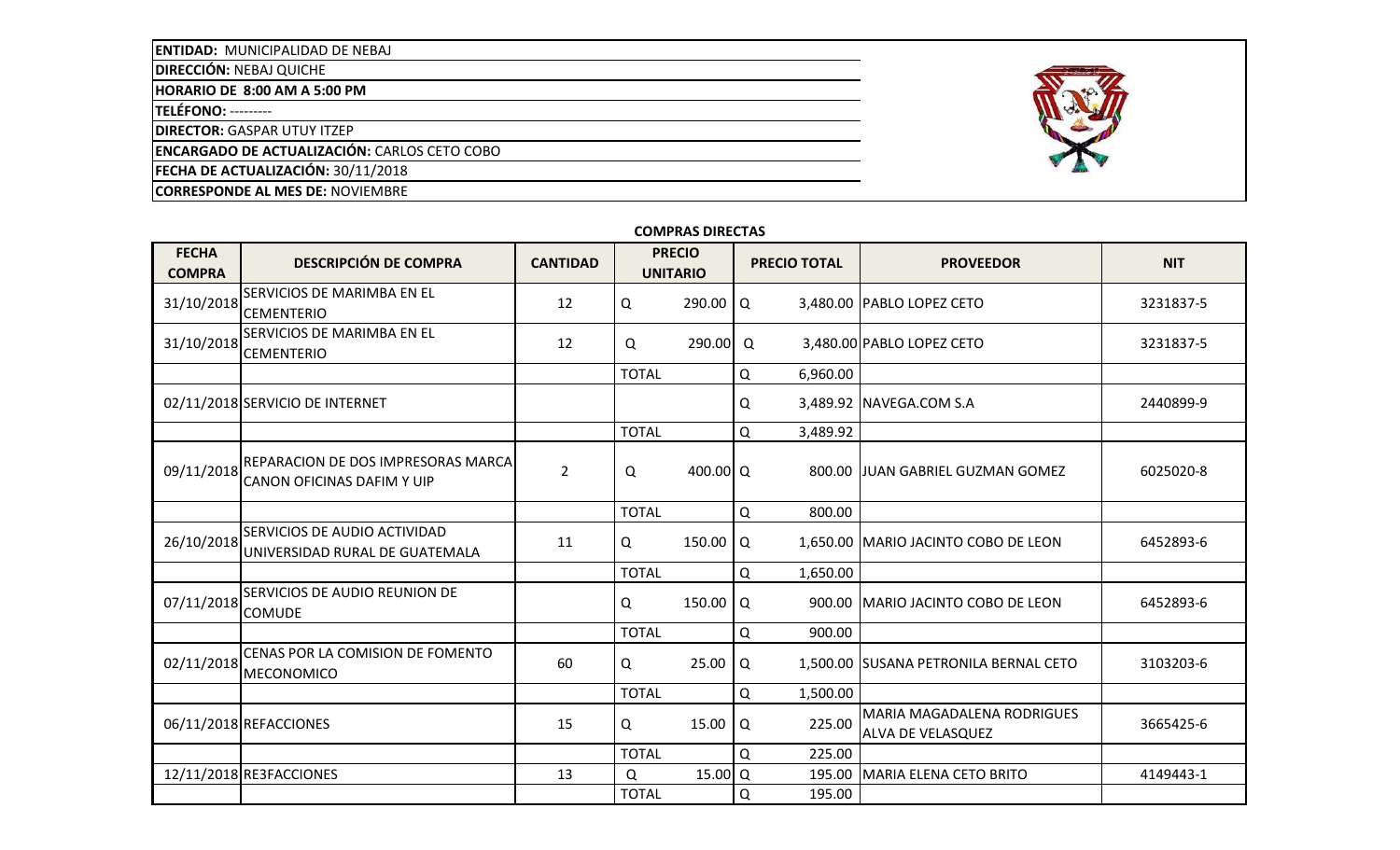|                  | 09/11/2018 ALMUERZOS                                                                           | 10             | Q            | 45.00      | Q           | 450.00    | MARIA ANTONIA SANCHEZ FUNES DE<br><b>TERRAZA</b>              | 8002206-5 |
|------------------|------------------------------------------------------------------------------------------------|----------------|--------------|------------|-------------|-----------|---------------------------------------------------------------|-----------|
| 09/11/2018 CENAS |                                                                                                | 10             | Q            | 35.00   Q  |             | 350.00    | MARIA ANTONIA SANCHEZ FUNES DE<br><b>TERRAZA</b>              | 8002206-5 |
|                  |                                                                                                |                | <b>TOTAL</b> |            | Q           | 800.00    |                                                               |           |
|                  | 30/10/2018 REFACCIONES                                                                         | 15             |              |            | Q           | 300.00    | <b>GERARDO ERNESTO VILLATORO</b><br><b>LOPEZ</b>              | 416822-4  |
|                  | 30/10/2018 ALMUERZOS                                                                           | 15             |              |            | Q           | 750.00    | <b>GERARDO ERNESTO VILLATORO</b><br><b>LOPEZ</b>              | 416822-4  |
|                  |                                                                                                |                | <b>TOTAL</b> |            | Q           | 1,050.00  |                                                               |           |
|                  | 13/10/2018 REFACCIONES                                                                         | 26             | Q            | 16.00      | Q           | 416.00    | <b>MARIA MAGADALENA RODRIGUES</b><br><b>ALVA DE VELASQUEZ</b> | 3665425-6 |
|                  |                                                                                                |                | <b>TOTAL</b> |            | Q           | 416.00    |                                                               |           |
|                  | 13/10/2018 ALMUERZOS                                                                           | 49             | Q            | 30.00      | Q           | 1,470.00  | MARIA MAGADALENA RODRIGUES<br><b>ALVA DE VELASQUEZ</b>        | 3665425-6 |
|                  |                                                                                                |                | <b>TOTAL</b> |            | Q           | 1,470.00  |                                                               |           |
|                  | 14/10/2018 ALMUERZOS                                                                           | 40             | Q            | 20.00      | Q           |           | 800.00 MARIA PATRICIA LOPEZ SANTIAGO                          | 83921026  |
|                  |                                                                                                |                | <b>TOTAL</b> |            | Q           | 800.00    |                                                               |           |
|                  | 09/08/2018 METROS DE PISO 33X33                                                                | 3              | Q            | 90.00   Q  |             |           | 270.00 SARA ELISABETH MARCOS CEDILLO                          | 7091094-4 |
|                  | 09/08/2018 BOLSAS DE PEGASO                                                                    | 5              | Q            | 25.00      | Q           |           | 125.00 SARA ELISABETH MARCOS CEDILLO                          | 7091094-4 |
|                  | 09/08/2018 BOLSAS DE CEMENTO                                                                   | 3              | Q            | 72.00 Q    |             |           | 216.00 SARA ELISABETH MARCOS CEDILLO                          | 7091094-4 |
|                  | 09/08/2018 METROS DE ARENA                                                                     | $\mathbf{1}$   | Q            | 200.00   Q |             |           | 200.00 SARA ELISABETH MARCOS CEDILLO                          | 7091094-4 |
|                  | 09/08/2018 BOLSAS ESTUQUET                                                                     | $\overline{2}$ | Q            | 40.00      | Q           | 80.00     | SARA ELISABETH MARCOS CEDILLO                                 | 7091094-4 |
|                  |                                                                                                |                | <b>TOTAL</b> |            | Q           | 891.00    |                                                               |           |
|                  | TIEMPOS DE ALMUERZOS PARA LOS<br>02/11/2018 MAESTROS EN LAS INSTALACIONES DEL<br><b>IMEBC</b>  | 90             |              |            | Q           |           | 2,500.00 SUSANA PETRONILA BERNAL CETO                         | 3103203-6 |
|                  |                                                                                                |                | <b>TOTAL</b> |            | Q           | 2,500.00  |                                                               |           |
|                  | <b>LLANTAS FIRESTONE</b><br>14/11/2018 305/70D16.5(12X16.5)10PR NHS<br><b>DURAFORCE TL USA</b> | 4              | Q            | 4,500.00   | Q           |           | 18,000.00 EQUIPO MULTIPLE DE GUATEMALA                        | 846871-0  |
|                  |                                                                                                |                | <b>TOTAL</b> |            | $\mathsf Q$ | 18,000.00 |                                                               |           |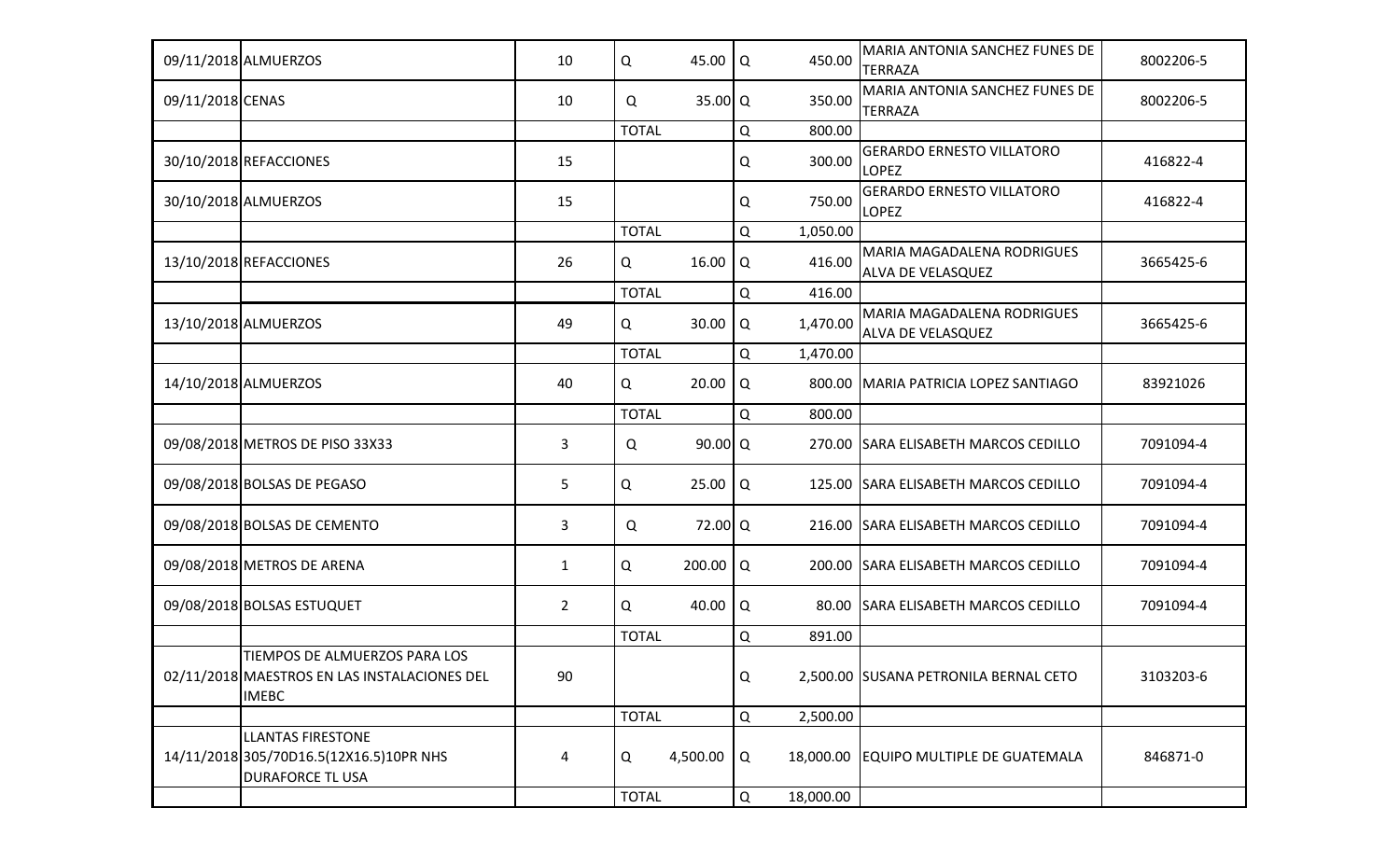| 29/10/2018 | CRONOMETRO ELECTRONICO PARA<br>CONTROL DE TIEMPO Y PUNTEO          | $\mathbf{1}$   |              |                   | Q | 10,950.00 | JUANA JOSEFINA MARCOS CARRILLO                     | 4097716-1 |
|------------|--------------------------------------------------------------------|----------------|--------------|-------------------|---|-----------|----------------------------------------------------|-----------|
|            |                                                                    |                | <b>TOTAL</b> |                   | Q | 10,950.00 |                                                    |           |
|            | 06/11/2018 ALQUILER DE SILLAS CON FOROS                            |                |              |                   | Q |           | 500.00 TOMAS RAYMUNDO RAYMUNDO                     | 3686718-7 |
|            | 06/11/2018 ALQUILER DE MESAS CON MANTELES                          |                |              |                   | Q |           | 200.00 TOMAS RAYMUNDO RAYMUNDO                     | 3686718-7 |
| 06/11/2018 | ELAVORACION DE ADORNO Y FONDOCON<br><b>TELAS REUNION DE COMUDE</b> |                |              |                   | Q |           | 1,300.00 TOMAS RAYMUNDO RAYMUNDO                   | 3686718-7 |
|            |                                                                    |                | <b>TOTAL</b> |                   | Q | 2,000.00  |                                                    |           |
|            | 16/11/2018 REPARACION DE UN EJE                                    | $\mathbf{1}$   |              |                   | Q |           | 1,950.00 PEDRO VELASCO CETO                        | 28343921  |
|            | 16/11/2018 CAMBIO DE ACEITE Y SERVICIOS DE CAJA                    | 1              |              |                   | Q |           | 300.00 PEDRO VELASCO CETO                          | 28343921  |
|            | 16/11/2018 CAMBIO DE LLANTAS                                       | 4              |              |                   | Q | 360.00    | <b>PEDRO VELASCO CETO</b>                          | 28343921  |
|            |                                                                    |                | <b>TOTAL</b> |                   | Q | 2,610.00  |                                                    |           |
|            | 19/11/2018 ALQUILER DE SILLAS                                      | 100            | Q            | 1.00              | Q | 100.00    | ZOLILA ESPERANZA GARCIA ARCE DE<br><b>SANTIAGO</b> | 4061939-7 |
|            |                                                                    |                | <b>TOTAL</b> |                   | Q | 100.00    |                                                    |           |
|            | 02/11/2018 FOTOCOPIAS DE VARIOS DOCUMENTOS                         | 6,300          |              |                   | Q |           | 1,575.00 TOMAS MOISES HERMOSO PEREZ                | 6598065-4 |
|            | 02/11/2018 LIBRO DE ACTA DE 100 HOJAS                              | $\mathbf{1}$   |              |                   | Q | 35.00     | <b>TOMAS MOISES HERMOSO PEREZ</b>                  | 6598065-4 |
|            |                                                                    |                | <b>TOTAL</b> |                   | Q | 1,610.00  |                                                    |           |
|            | 06/11/2018 TONER HP 126A NEGRO 30A                                 | $\mathbf{1}$   | Q            | 750.00 Q          |   | 750.00    | MARTA DE LEON SANTIAGO DE<br><b>GALLEGO</b>        | 3088239-7 |
|            |                                                                    |                | <b>TOTAL</b> |                   | Q | 750.00    |                                                    |           |
|            | 06/11/2018 CARTUCHO 210 NEGRO ORIGINAL CANON                       | 3              | Q            | 160.00   Q        |   | 480.00    | MARTA DE LEON SANTIAGO DE<br><b>GALLEGO</b>        | 3088239-7 |
|            | 06/11/2018 TONER HP CE505A NEGRO HP                                | 1              | Q            | 890.00 $\sqrt{Q}$ |   | 890.00    | MARTA DE LEON SANTIAGO DE<br><b>GALLEGO</b>        | 3088239-7 |
|            |                                                                    |                | <b>TOTAL</b> |                   | Q | 1,370.00  |                                                    |           |
| 31/10/2018 | TECLADO LUMINOSO KL 401 MARCA<br><b>TOUCH</b>                      | 1              | Q            | 99.00             | Q | 99.00     | MARTA DE LEON SANTIAGO DE<br><b>GALLEGO</b>        | 3088239-7 |
|            |                                                                    |                | <b>TOTAL</b> |                   | Q | 99.00     |                                                    |           |
|            | 05/11/2018 LHB-LED/40W BOM LED 40W                                 | $\overline{3}$ |              |                   | Q |           | 267.00 MIGUEL CHEL CETO                            | 4054738-8 |
|            |                                                                    |                | <b>TOTAL</b> |                   | Q | 267.00    |                                                    |           |
|            | 02/11/2018 CARTUCHOS 210 NEGRO ORIGINAL CANON                      | $\overline{2}$ | Q            | 160.00   Q        |   | 320.00    | MARTA DE LEON SANTIAGO DE<br>GALLEGO               | 3088239-7 |
|            | 02/11/2018 CARTUCHO 211 ACOLOR                                     | $\overline{2}$ | Q            | 185.00 $\sqrt{Q}$ |   | 370.00    | MARTA DE LEON SANTIAGO DE<br><b>GALLEGO</b>        | 3088239-7 |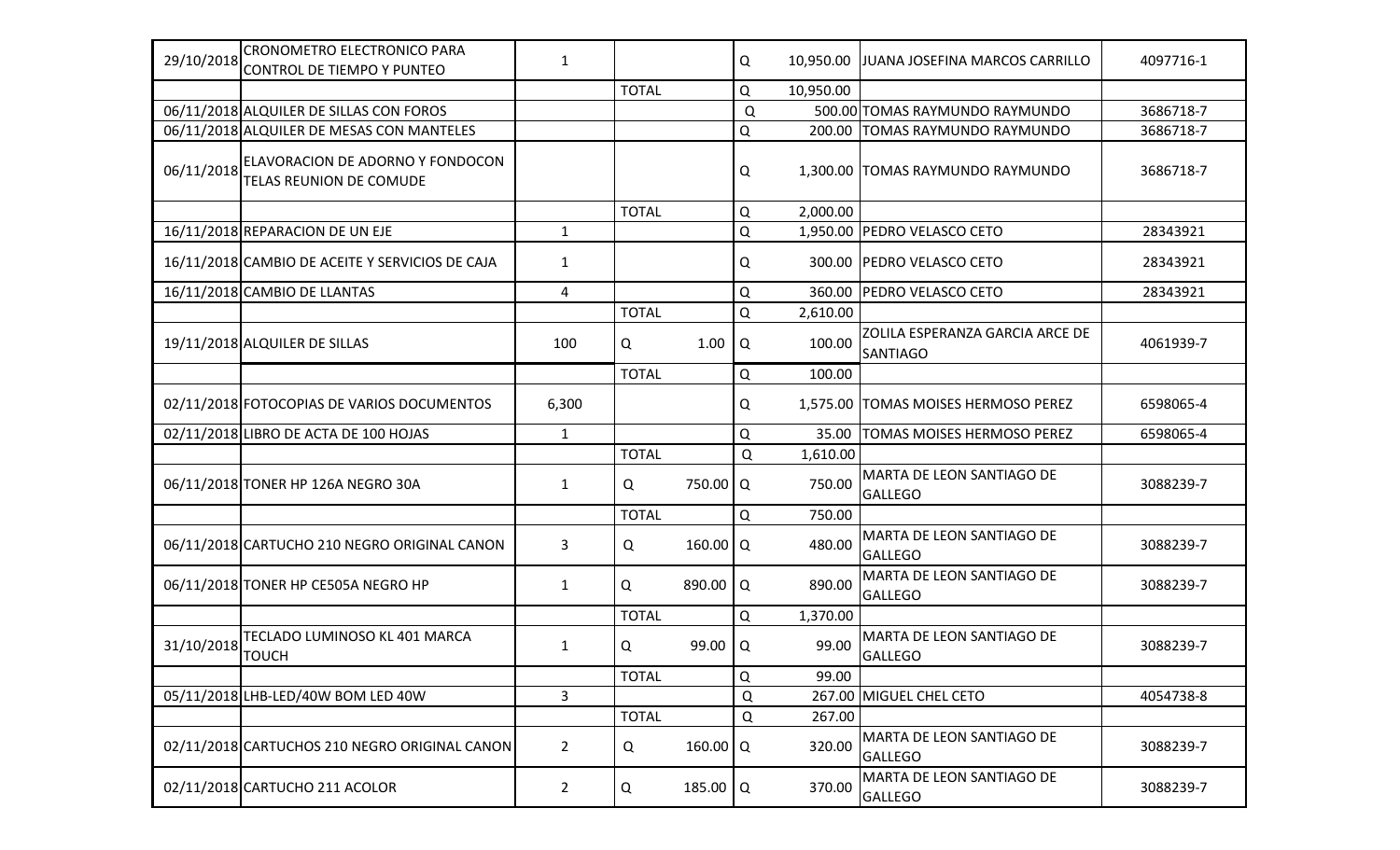|                     |                                           |                | <b>TOTAL</b> |                   | $\Omega$    | 690.00   |                                             |           |
|---------------------|-------------------------------------------|----------------|--------------|-------------------|-------------|----------|---------------------------------------------|-----------|
|                     | 30/10/2018 ARCHIVADOR T/ CARTA            | 20             |              |                   | $\mathsf Q$ | 500.00   | <b>TOMAS MOISES HERMOSO PEREZ</b>           | 6598065-4 |
|                     | 30/10/2018 RESMA HOJAS BOND T/CARTA       | 5              |              |                   | $\Omega$    | 200.00   | <b>TOMAS MOISES HERMOSO PEREZ</b>           | 6598065-4 |
|                     | 30/10/2018 RESMA HOJAS BOND T/OFICIO      | $\overline{2}$ |              |                   | $\Omega$    | 90.00    | <b>TOMAS MOISES HERMOSO PEREZ</b>           | 6598065-4 |
|                     |                                           |                | <b>TOTAL</b> |                   | $\mathsf Q$ | 790.00   |                                             |           |
|                     | 08/11/2018 ARCHIVADOR DE 3 GABETAS        | $\mathbf{1}$   |              |                   | Q           | 1,400.00 | MARTA DE LEON SANTIAGO DE<br><b>GALLEGO</b> | 3088239-7 |
|                     |                                           |                | <b>TOTAL</b> |                   | Q           | 1,400.00 |                                             |           |
|                     | 26/10/2018 RESMA HOJAS BOND 120G T/OFICIO | $\mathbf{1}$   |              |                   | $\Omega$    | 85.00    | TOMAS MOISES HERMOSO PEREZ                  | 6598065-4 |
|                     |                                           |                | <b>TOTAL</b> |                   | Q           | 85.00    |                                             |           |
|                     | 26/10/2018 FOLDER T/CARTA                 | $\mathbf{1}$   |              |                   | $\Omega$    | 60.00    | <b>TOMAS MOISES HERMOSO PEREZ</b>           | 6598065-4 |
|                     | 26/10/2018 FOLDER T/OFICIO                | $\overline{2}$ |              |                   | Q           | 130.00   | <b>TOMAS MOISES HERMOSO PEREZ</b>           | 6598065-4 |
|                     |                                           |                | <b>TOTAL</b> |                   | $\mathsf Q$ | 190.00   |                                             |           |
|                     | 26/10/2018 RESMAS DE PAPEL BOND T/ OFICIO | 3              |              |                   | $\Omega$    | 135.00   | <b>TOMAS MOISES HERMOSO PEREZ</b>           | 6598065-4 |
|                     | 26/10/2018 RESMAS DE PAPEL BOND T/ CARTA  | $\mathbf{1}$   |              |                   | $\mathsf Q$ | 40.00    | <b>TOMAS MOISES HERMOSO PEREZ</b>           | 6598065-4 |
|                     | 26/10/2018 CAJITA DE GRAPAS               | 3              |              |                   | Q           | 30.00    | <b>TOMAS MOISES HERMOSO PEREZ</b>           | 6598065-4 |
|                     |                                           |                | <b>TOTAL</b> |                   | Q           | 205.00   |                                             |           |
|                     | 27/09/2018 LIBRO DE ACTAS 100HJAS         | $\mathbf{1}$   |              |                   | Q           |          | 35.00 TOMAS MOISES HERMOSO PEREZ            | 6598065-4 |
|                     | 27/09/2018 ALMOHADILLA P/ SELLO           | $\mathbf{1}$   |              |                   | Q           | 18.00    | <b>TOMAS MOISES HERMOSO PEREZ</b>           | 6598065-4 |
|                     | 27/09/2018 TINTA PARA SELLO               | $\mathbf{1}$   |              |                   | $\mathsf Q$ | 10.00    | <b>TOMAS MOISES HERMOSO PEREZ</b>           | 6598065-4 |
|                     | 27/09/2018 CAJA GRAPA                     | $\mathbf{1}$   |              |                   | $\mathsf Q$ | 10.00    | <b>TOMAS MOISES HERMOSO PEREZ</b>           | 6598065-4 |
|                     |                                           |                | <b>TOTAL</b> |                   | $\mathsf Q$ | 73.00    |                                             |           |
|                     | 31/10/2018 TINTA PARA ALMOHADILLA         | $\mathbf{1}$   |              |                   | $\mathsf Q$ | 10.00    | <b>TOMAS MOISES HERMOSO PEREZ</b>           | 6598065-4 |
|                     | 31/10/2018 CAJITA DE GRAPAS               | $\mathbf{1}$   |              |                   | $\mathsf Q$ | 10.00    | <b>TOMAS MOISES HERMOSO PEREZ</b>           | 6598065-4 |
| 31/10/2018 POST-HIT |                                           | $\mathbf{1}$   |              |                   | $\Omega$    | 30.00    | TOMAS MOISES HERMOSO PEREZ                  | 6598065-4 |
|                     |                                           |                | <b>TOTAL</b> |                   | $\Omega$    | 50.00    |                                             |           |
|                     | 12/11/2018 ENGRAPADORA                    | $\mathbf{1}$   |              |                   | $\Omega$    | 80.00    | <b>TOMAS MOISES HERMOSO PEREZ</b>           | 6598065-4 |
| 12/11/2018 PESTAÑAS |                                           | 10             |              |                   | Q           | 85.00    | <b>TOMAS MOISES HERMOSO PEREZ</b>           | 6598065-4 |
|                     |                                           |                | <b>TOTAL</b> |                   | $\Omega$    | 165.00   |                                             |           |
|                     | 20/11/2018 CARTUCHOS 210 COLOR NEGRO      | 3              | Q            | 160.00 $\sqrt{Q}$ |             | 480.00   | MARTA DE LEON SANTIAGO DE<br><b>GALLEGO</b> | 3088239-7 |
|                     |                                           |                | <b>TOTAL</b> |                   | Q           | 480.00   |                                             |           |
|                     | 13/11/2018 IMPRESORA MULTIFUNCIONAL CANON | $\mathbf{1}$   | Q            | 350.00   Q        |             | 350.00   | MARTA DE LEON SANTIAGO DE<br><b>GALLEGO</b> | 3088239-7 |
|                     |                                           |                | <b>TOTAL</b> |                   | Q           | 350.00   |                                             |           |
|                     | 06/11/2018 ACCESORIOS                     |                |              |                   | Q           | 137.00   | <b>FERRETERIA RAYMUNDO</b>                  | 98978225  |
|                     |                                           |                | <b>TOTAL</b> |                   | Q           | 137.00   |                                             |           |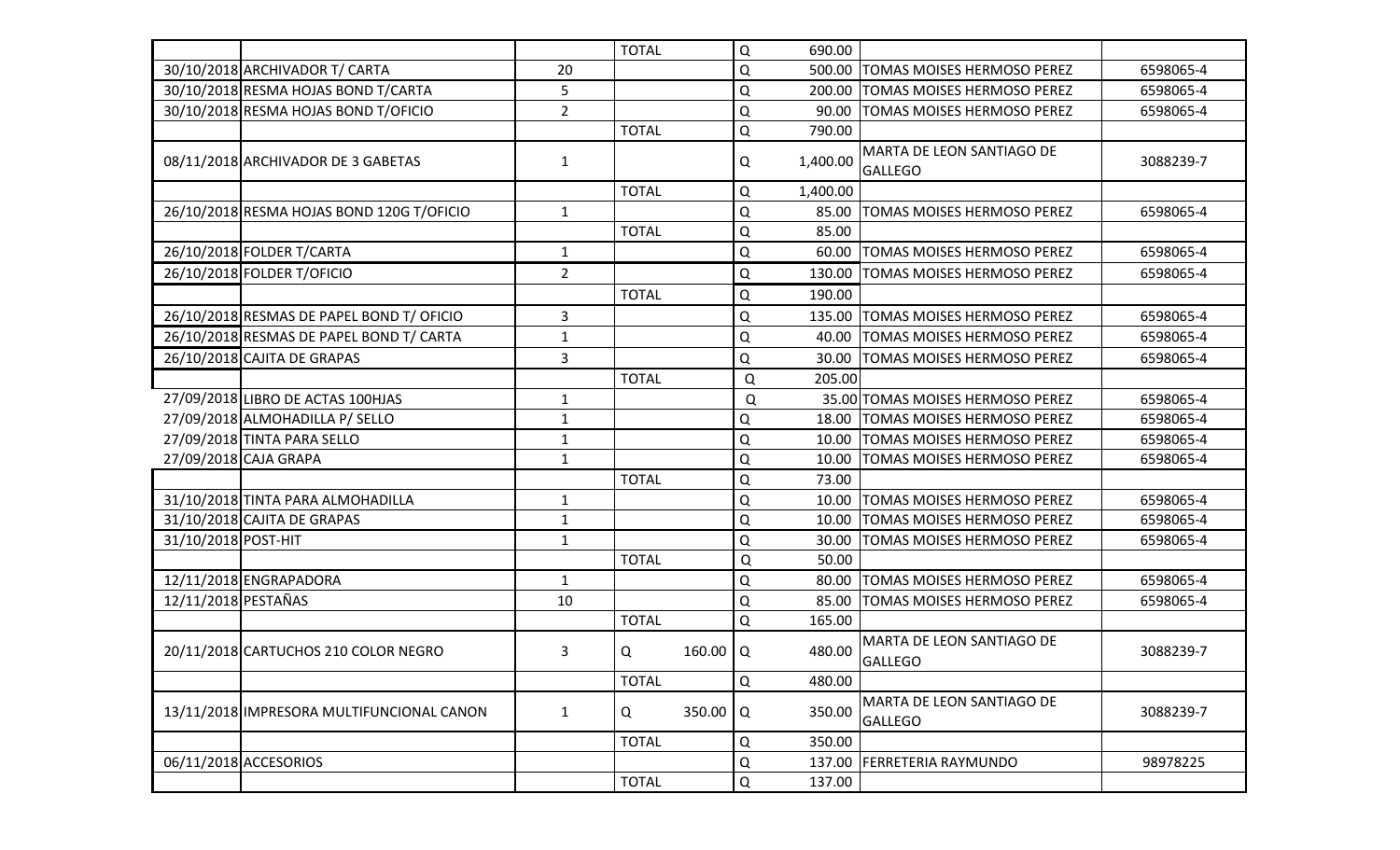|                     | 29/10/2018 HILO PARA DESBRAZADORA                                                                                                      | 5              | Q            | 35.00                | l Q         |          | 175.00 FERRETERIA RAYMUNDO                                                       | 98978225  |
|---------------------|----------------------------------------------------------------------------------------------------------------------------------------|----------------|--------------|----------------------|-------------|----------|----------------------------------------------------------------------------------|-----------|
|                     | 29/10/2018 PINZA RECTA                                                                                                                 | 1              | Q            | 30.00                | Q           | 30.00    | <b>FERRETERIA RAYMUNDO</b>                                                       | 98978225  |
|                     | 29/10/2018 CAL HIDRATADA                                                                                                               | 6              | Q            | 30.00                | Q           |          | 180.00 FERRETERIA RAYMUNDO                                                       | 98978225  |
|                     | 29/10/2018 CUBETA GRANDE DE ALBAÑIL                                                                                                    | $\overline{2}$ | $\mathsf Q$  | 20.00                | Q           |          | 40.00 FERRETERIA RAYMUNDO                                                        | 98978225  |
| 29/10/2018 TINAJA   |                                                                                                                                        | $\overline{2}$ | Q            | 60.00                | Q           |          | 120.00 FERRETERIA RAYMUNDO                                                       | 98978225  |
|                     | 29/10/2018 TAPON AUDITIVO                                                                                                              | $\mathbf{1}$   | Q            | 45.00                | Q           | 45.00    | <b>FERRETERIA RAYMUNDO</b>                                                       | 98978225  |
|                     | 29/10/2018 TAPON PROTECTOR                                                                                                             | $\mathbf{1}$   | Q            | 18.00                | Q           | 18.00    | <b>FERRETERIA RAYMUNDO</b>                                                       | 98978225  |
|                     | 29/10/2018 CARETA PARA SOLDAR TOLSEN                                                                                                   | $\mathbf{1}$   | Q            | 80.00                | Q           | 80.00    | <b>FERRETERIA RAYMUNDO</b>                                                       | 98978225  |
|                     |                                                                                                                                        |                | <b>TOTAL</b> |                      | Q           | 688.00   |                                                                                  |           |
|                     | 29/10/2018 BALONES DE FUTBOL                                                                                                           | 8              | Q            | 85.00                | Q           | 680.00   | DOMINGO DE JESUS GUZMAN<br>SANTIAGO                                              | 56968868  |
| 29/10/2018 TROFEOS  |                                                                                                                                        | 8              | Q            | 325.00   Q           |             | 2,600.00 | DOMINGO DE JESUS GUZMAN<br><b>SANTIAGO</b>                                       | 56968868  |
|                     |                                                                                                                                        |                | <b>TOTAL</b> |                      | Q           | 3,280.00 |                                                                                  |           |
| 13/11/2018          | RECONOCIMIENTO EN REFOSO CON<br><b>LETRAS FUNDIDAS</b>                                                                                 | $\mathbf{1}$   |              |                      | Q           |          | 500.00 FREDY YOBANI VELASQUEZ PALACIOS                                           | 6772196   |
|                     |                                                                                                                                        |                | <b>TOTAL</b> |                      | Q           | 500.00   |                                                                                  |           |
| 18/10/2018          | <b>SERVICIOS Y MANTENIMIENTO</b><br>(PINCHAZOS CAMBIO DE MAQUINARIA<br>TRACTOR VOLCAT UTILIZADO PARA EL<br>TREN DE ASEO                |                |              |                      | Q           |          | 7,000.00 JUAN HERMOSO                                                            | 48123560  |
|                     |                                                                                                                                        |                | <b>TOTAL</b> |                      | Q           | 7,000.00 |                                                                                  |           |
| 25/10/2018          | MATERIALES PARA CONSTRUCION BLOC,<br>CEMENTO, HIERROS, ALMABRE AMARRE,<br>SANITARIO, PIEDRIN, ARENA DE RIO, TUBO<br>PLUVIAL, CODO PVC. |                |              |                      | Q           |          | <b>DEPOSITO Y TRANSPORTE EL</b><br>9,002.45 CARMEN GEMENIS, SOCIEDAD<br>ANONIMA. | 8117119-6 |
|                     |                                                                                                                                        |                | <b>TOTAL</b> |                      | Q           | 9,002.45 |                                                                                  |           |
|                     | 30/10/2018 CINTA SCOTCH 33T                                                                                                            | 10             |              |                      | $\mathsf Q$ |          | 350.00 MIGUEL CHEL CETO                                                          | 4054738-8 |
|                     | 30/10/2018 P38 TOMACORRIENTE PALARIZADO                                                                                                | 02             |              |                      | Q           |          | 24.00 MIGUEL CHEL CETO                                                           | 4054738-8 |
|                     |                                                                                                                                        |                |              |                      | Q           | 374.00   |                                                                                  |           |
|                     | 12/09/2018 CAMISOLAS Y PANTALONETAS COMPLETA                                                                                           | 12             |              |                      | Q           |          | 750.00 EDUARDO CETO GOMEZ                                                        | 1013580-4 |
|                     |                                                                                                                                        |                | <b>TOTAL</b> |                      | Q           | 750.00   |                                                                                  |           |
| 31/10/2018 DIPLOMAS |                                                                                                                                        | 70             | Q            | $10.00$ <sup>O</sup> |             | 700.00   |                                                                                  | 6772196   |
|                     |                                                                                                                                        |                | <b>TOTAL</b> |                      | $\mathsf Q$ | 700.00   |                                                                                  |           |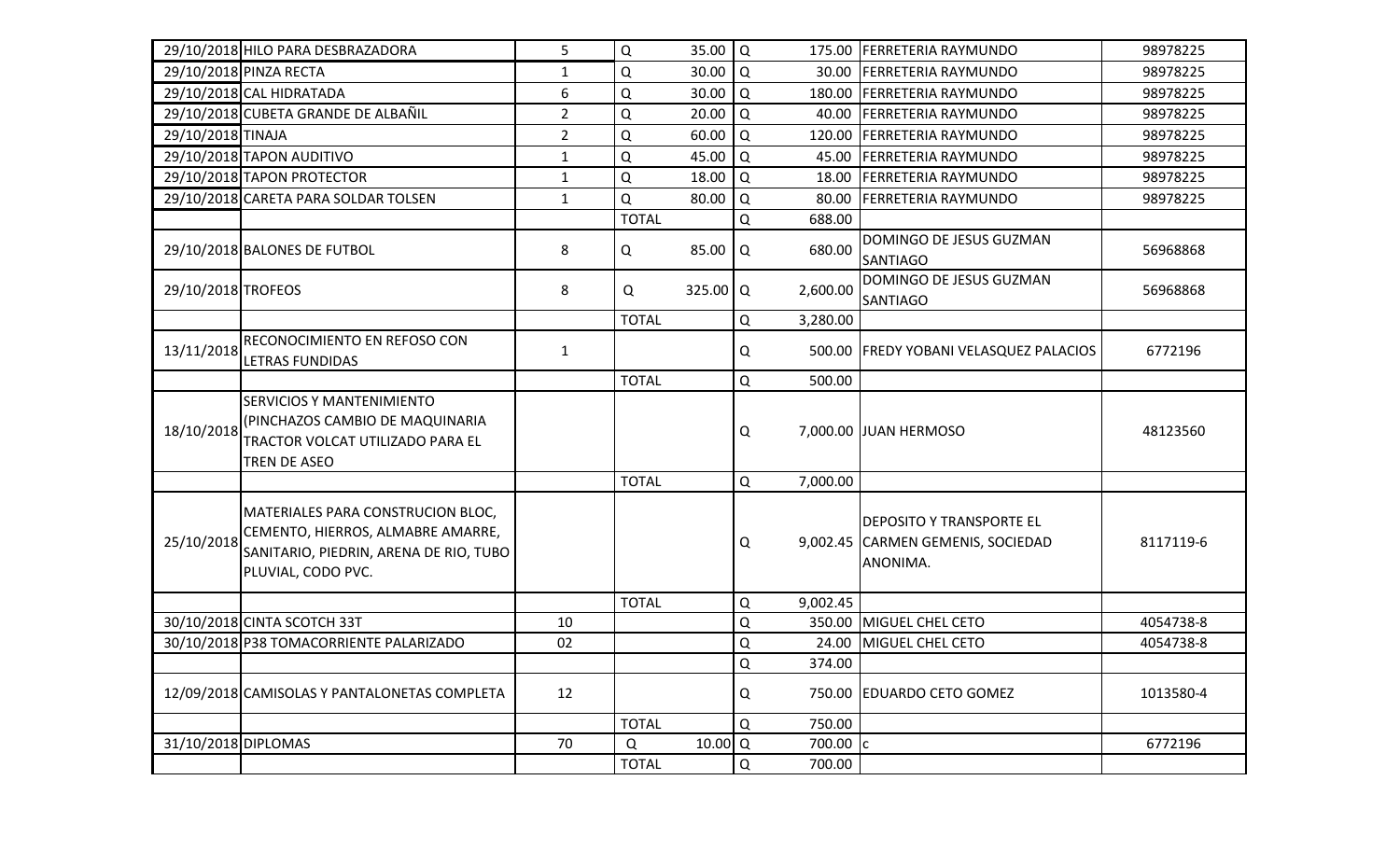|            | 25/10/2018 GARRAFON DE AGUA PURIFICADA                                                                       | 52             |               |                      | Q   | 520.00   | LUCILA BEATRIZ LOPEZ MENDEZ DE<br>BERNAL           | 8031604-2   |
|------------|--------------------------------------------------------------------------------------------------------------|----------------|---------------|----------------------|-----|----------|----------------------------------------------------|-------------|
|            |                                                                                                              |                | <b>TOTAL</b>  |                      | Q   | 520.00   |                                                    |             |
| 28/10/2018 | <b>CENAS PARA EL CAMPEONATO</b><br><b>BALONCESTO</b>                                                         | 40             |               |                      | Q   |          | 1,200.00 MARIA ELENA CETO BRITO                    | 414949443-1 |
|            |                                                                                                              |                | <b>TOTAL</b>  |                      | Q   | 1,200.00 |                                                    |             |
|            | 23/10/2018 VIAJES DE NEBAJ A HUEHUETENANGO                                                                   | $\overline{2}$ | Q             | 1,700.00             | l Q |          | 3,400.00 RIGOBERTO ARDAVIN GOMEZ                   | 2703172-2   |
|            |                                                                                                              |                | <b>TOTAL</b>  |                      | Q   | 3,400.00 |                                                    |             |
|            | <b>PRESENTACION DE DISCO DE CINCO</b><br>11/10/2018 HORAS EN EL SALON MUNICIPAL DIA DE<br><b>SALUBRISTAS</b> |                |               |                      | Q   |          | 1,600.00 MARIO JACINTO COBO DE LEON                | 6452893-6   |
|            |                                                                                                              |                | <b>TOTAL</b>  |                      | Q   | 1,600.00 |                                                    |             |
|            | 31/10/2018 HOJA MEMBRETADAS T/ CARTA                                                                         | 6000           |               |                      | Q   |          | 1,800.00 FREDY YOBANI VELASQUEZ PALACIOS           | 6772196     |
|            |                                                                                                              |                | <b>TOTAL</b>  |                      | Q   | 1,800.00 |                                                    |             |
| 29/102018  | REPARACION DE LAS CINCO PUERTAS DEL<br><b>RASTRO MUNICIPAL</b>                                               |                |               |                      | Q   |          | 4,450.00 SEBASTIAN PEREZ CEDILLO                   | 7514777-7   |
|            |                                                                                                              |                | <b>TOTAL</b>  |                      | Q   | 4,450.00 |                                                    |             |
|            | 06/11/2018 SERVICIOS DE SONIDO                                                                               | 6              |               |                      | Q   | 1,200.00 | POLICARPO FRANCISCO GUZMAN<br><b>CEDILLO</b>       | 3464973-5   |
|            |                                                                                                              |                | <b>TOTAL</b>  |                      | Q   | 1,200.00 |                                                    |             |
|            | 13/11/2018 ALQUILER DE SILLAS                                                                                | 150            | Q             | $1.00$ <sup>O</sup>  |     | 150.00   | ZOLILA ESPERANZA GARCIA ARCE DE<br>SANTIAGO        | 4061939-7   |
|            | 13/11/2018 ALQUILER DE MESAS                                                                                 | 50             | Q             | 5.00                 | Q   | 250.00   | ZOLILA ESPERANZA GARCIA ARCE DE<br><b>SANTIAGO</b> | 4061939-7   |
|            | 13/11/2018 ESENARIO Y FONDO                                                                                  | 1              | Q             | 700.00 Q             |     | 700.00   | ZOLILA ESPERANZA GARCIA ARCE DE<br><b>SANTIAGO</b> | 4061939-7   |
|            |                                                                                                              |                | <b>TOTAL</b>  |                      | Q   | 1,100.00 |                                                    |             |
|            | 22/11/2018 IMPRESORA L 380 SISTEMA CONTINUA                                                                  | $\mathbf{1}$   | Q             | $1,690.00$ Q         |     | 1,690.00 | MARTA DE LEON SANTIAGO DE<br><b>GALLEGO</b>        | 3088239-7   |
|            |                                                                                                              |                | <b>TOTAL</b>  |                      | Q   | 1,690.00 |                                                    |             |
|            | 01/10/2018 CR DESBROZADORA NTB520B                                                                           | $\mathbf{1}$   |               |                      | Q   |          | 2,102.00 MIGUEL CHEL CETO                          | 4054738-8   |
|            |                                                                                                              |                | <b>TOTAL</b>  |                      | Q   | 2,102.00 |                                                    |             |
|            | 10/10/2018 CAL HIDRATADA                                                                                     | 12             | Q             | 30.00                | Q   |          | 360.00 FERRETERIA RAYMUNDO                         | 98978225    |
|            | 10/10/2018 LIBRA DE SAL                                                                                      | 25             | Q             | 1.00                 | Q   | 25.00    | <b>FERRETERIA RAYMUNDO</b>                         | 98978225    |
|            | 10/10/2018 CAJA DE DETERGENTE                                                                                | $\mathbf{1}$   | Q             | 120.00               | I۹  |          | 120.00 FERRETERIA RAYMUNDO                         | 98978225    |
|            | 10/10/2018 PINTURA DE ACEITE CELESTE                                                                         | $\mathbf{1}$   | Q             | 425.00 Q             |     | 425.00   | <b>FERRETERIA RAYMUNDO</b>                         | 98978225    |
|            | 10/10/2018 PINTURA ACEITE ROJO                                                                               | $\mathbf{1}$   | ${\mathsf Q}$ | $90.00$ <sup>O</sup> |     | 90.00    | <b>FERRETERIA RAYMUNDO</b>                         | 98978225    |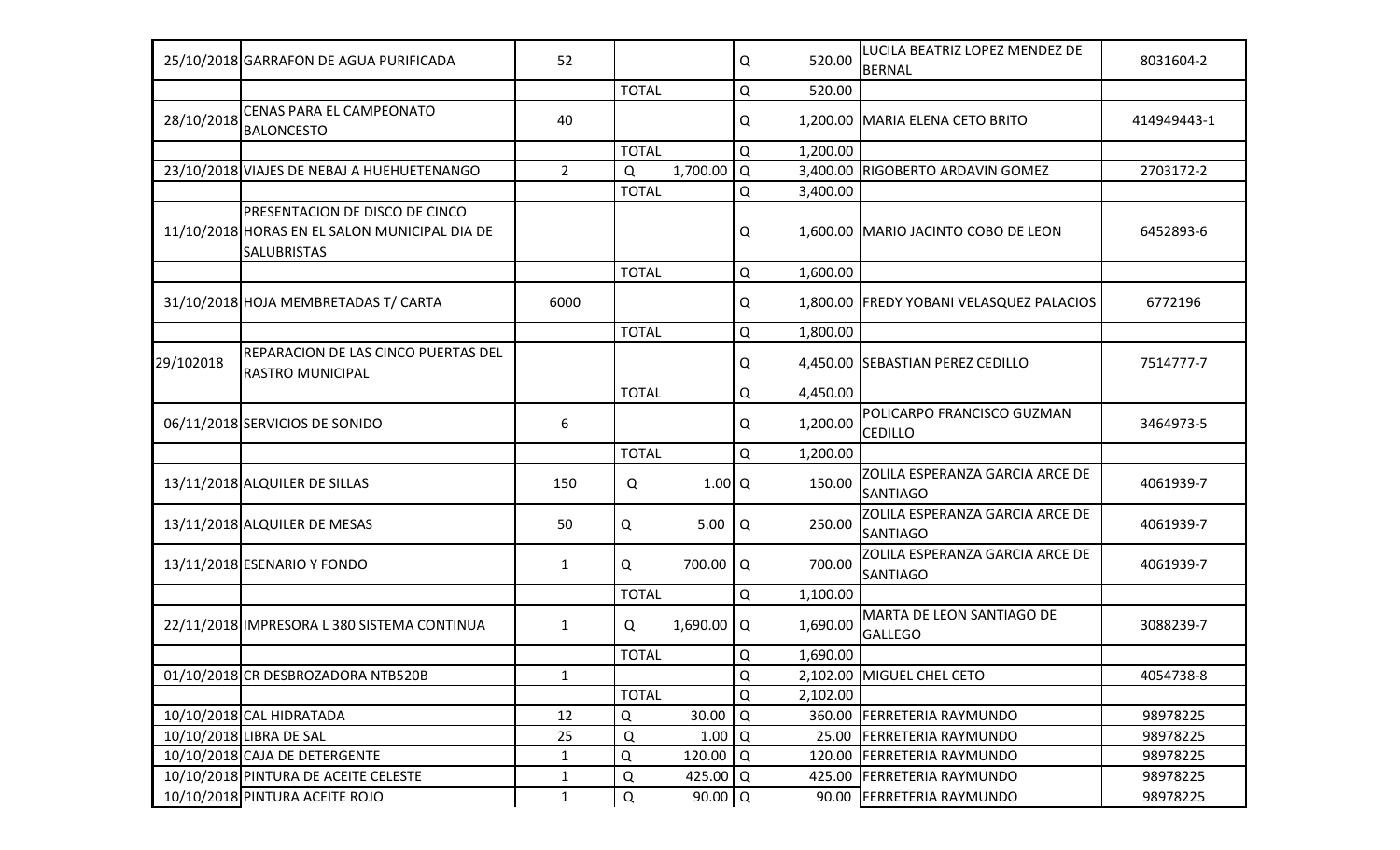|                  | 10/10/2018 SET DE FELPAS                                                                                | $\overline{2}$ | Q            | 48.00 Q              |          |          | 96.00 FERRETERIA RAYMUNDO                            | 98978225  |
|------------------|---------------------------------------------------------------------------------------------------------|----------------|--------------|----------------------|----------|----------|------------------------------------------------------|-----------|
|                  | 10/10/2018 BROCHA No. 4                                                                                 | 4              | Q            | $18.00$ <sup>O</sup> |          |          | 72.00 FERRETERIA RAYMUNDO                            | 98978225  |
|                  | 10/10/2018 HILO PARA DESBROZADORA                                                                       | 3              | Q            | 35.00                | l Q      |          | 105.00 FERRETERIA RAYMUNDO                           | 98978225  |
|                  | 10/10/2018 GUANTES DE PROTECCION RESISTENCIA                                                            | 5              | Q            | 45.00                | ١Q       |          | 225.00 FERRETERIA RAYMUNDO                           | 98978225  |
|                  |                                                                                                         |                | <b>TOTAL</b> |                      | Q        | 1,518.00 |                                                      |           |
| 06/11/2018       | SERVICIOS DE ALIMENTACION PARA EL<br>CONSEJO MUNICIPAL Y PERSONA TECNICO<br>EN LAS REUNIONES ORDINARIAS | 125            |              |                      | Q        | 3,500.00 | SUSANA PETRONILA BERNAL CETO                         | 3103203-6 |
|                  |                                                                                                         |                | <b>TOTAL</b> |                      | Q        | 3,500.00 |                                                      |           |
|                  | SERVICIOS DE ALIMENTACION PARA EL<br>02/11/2018 HOSPITAL NACIONAL DE NEBAJ                              | 325            |              |                      | Q        | 1,950.00 | SUSANA PETRONILA BERNAL CETO                         | 3103203-6 |
|                  | VIAJES DE ACAREO DE BASURAS DE LA                                                                       |                | <b>TOTAL</b> |                      | Q        | 1,950.00 |                                                      |           |
|                  | LIMPIEZA DE LOS SEMENTERIOS DEL<br>05/01/2018 MUNICIPIO DE NEBAJ.                                       | $\overline{2}$ | Q            | 400.00               | Q        |          | 800.00 MIGUEL SANTIAGO BRITO                         | 4034808-3 |
|                  |                                                                                                         |                | <b>TOTAL</b> |                      | Q        | 800.00   |                                                      |           |
|                  | NOCHES DE OSPEDAJE PARA 12                                                                              |                |              |                      |          |          |                                                      |           |
|                  | <b>INTEGRANTES DE MARIMBA DE</b><br>24/09/2018 CONSIERTO USAC                                           | $\mathbf{1}$   |              |                      | Q        |          | 1,200.00 MARIA DEL PILAR SAMAYOA<br><b>VILLATORO</b> | 496214-1  |
|                  |                                                                                                         |                | <b>TOTAL</b> |                      | Q        | 1,200.00 |                                                      |           |
|                  | TRANSPORTE DE MARIMBA INFANTIL DE                                                                       |                |              |                      |          |          |                                                      |           |
|                  | 14/09/2018 SANPEDRO JOCOPILAS Y MARIMBA                                                                 | $\mathbf{1}$   |              |                      | Q        |          | 2,000.00  IVAN BOSVELI VELASQUEZ PALACIOS            | 1627985-9 |
|                  |                                                                                                         |                | <b>TOTAL</b> |                      | Q        | 2,000.00 |                                                      |           |
|                  | 05/11/2018 DESAYUNOS                                                                                    | 15             | Q            | 25.00                | $\Omega$ |          | 375.00 JJACINTA PEREZ CHAVEZ DE PEREZ                | 3085514-4 |
|                  | 05/11/2018 ALMUERZOS                                                                                    | 15             | $\mathsf Q$  | 25.00                | Q        |          | 375.00 JACINTA PEREZ CHAVEZ DE PEREZ                 | 3085514-4 |
| 05/11/2018 CENAS |                                                                                                         | 15             | Q            | 25.00                | Q        |          | 375.00 JJACINTA PEREZ CHAVEZ DE PEREZ                | 3085514-4 |
|                  | 05/11/2018 DESAYUNOS                                                                                    | 25             | $\mathsf Q$  | 25.00                | Q        |          | 625.00 JACINTA PEREZ CHAVEZ DE PEREZ                 | 3085514-4 |
|                  | 05/11/2018 ALMUERZOS                                                                                    | 45             | Q            | 25.00                | Q        |          | 1,125.00 JACINTA PEREZ CHAVEZ DE PEREZ               | 3085514-4 |
| 05/11/2018 CENAS |                                                                                                         | 30             | ${\sf Q}$    | 25.00                | Q        |          | 750.00 JJACINTA PEREZ CHAVEZ DE PEREZ                | 3085514-4 |
|                  |                                                                                                         |                | <b>TOTAL</b> |                      | Q        | 3,625.00 |                                                      |           |
|                  | 25/10/2018 DESAYUNOS                                                                                    | 15             | Q            | 25.00   Q            |          |          | 375.00 JJACINTA PEREZ CHAVEZ DE PEREZ                | 3085514-4 |
|                  | 25/10/2018 ALMUERZOS                                                                                    | 28             | Q            | 25.00                | Q        |          | 700.00 JJACINTA PEREZ CHAVEZ DE PEREZ                | 3085514-4 |
| 25/10/2018 CENAS |                                                                                                         | 41             | Q            | 25.00                | l Q      |          | 1,025.00 JJACINTA PEREZ CHAVEZ DE PEREZ              | 3085514-4 |
|                  | 25/10/2018 DESAYUNOS                                                                                    | 15             | Q            | 25.00                | Q        |          | 375.00 JJACINTA PEREZ CHAVEZ DE PEREZ                | 3085514-4 |
|                  | 25/10/2018 ALMUERZOS                                                                                    | 17             | Q            | 25.00                | Q        |          | 425.00 JACINTA PEREZ CHAVEZ DE PEREZ                 | 3085514-4 |
| 25/10/2018 CENAS |                                                                                                         | 41             | Q            | 25.00                | Q        |          | 1,025.00 JJACINTA PEREZ CHAVEZ DE PEREZ              | 3085514-4 |
|                  |                                                                                                         |                | <b>TOTAL</b> |                      | Q        | 3,925.00 |                                                      |           |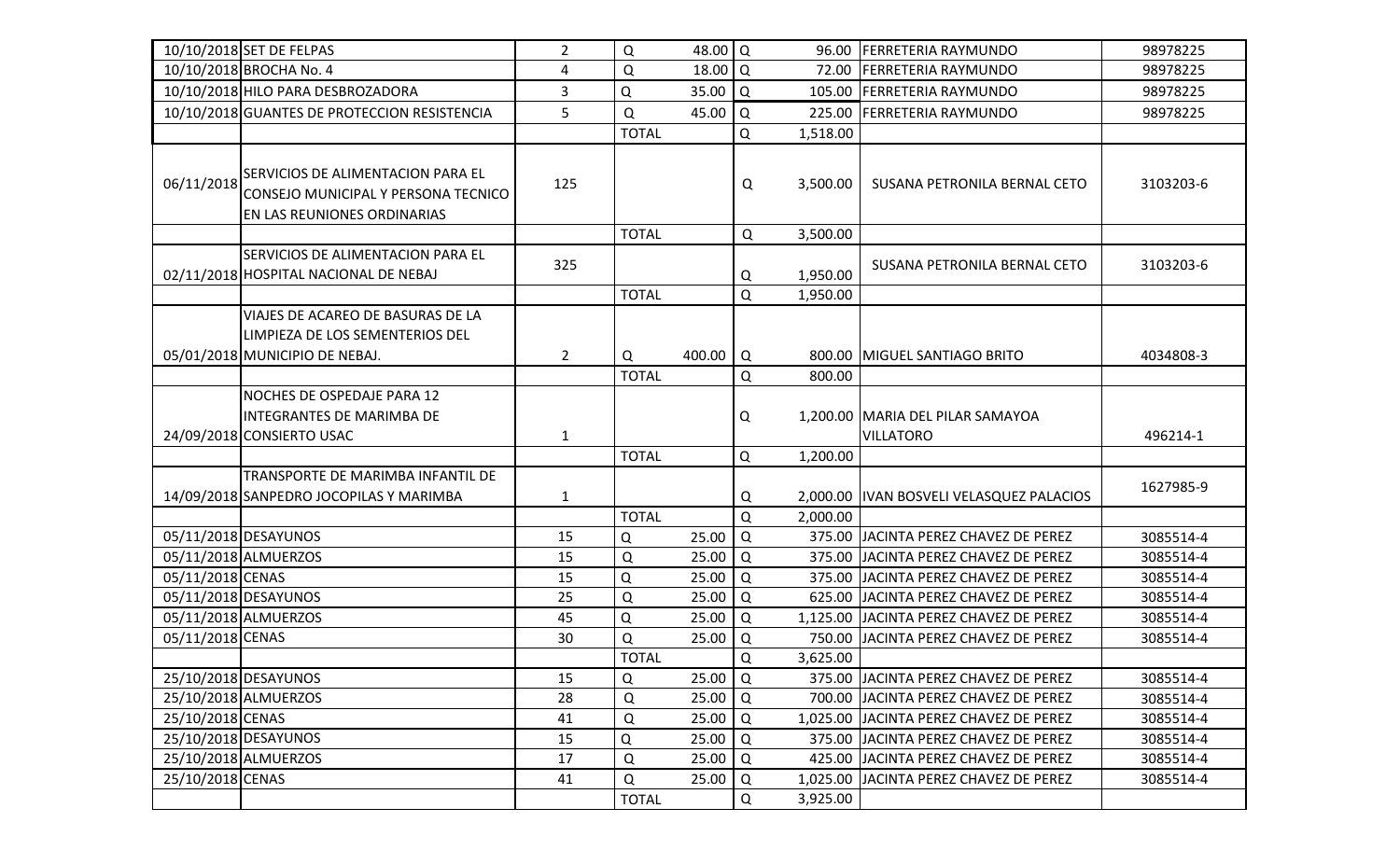|                   | 06/11/2018 ALMUERZOS                        | 20             | Q            | 25.00       | l Q         |          | 500.00 JJACINTA PEREZ CHAVEZ DE PEREZ     | 3085514-4 |
|-------------------|---------------------------------------------|----------------|--------------|-------------|-------------|----------|-------------------------------------------|-----------|
| 06/11/2018 CENAS  |                                             | 28             | Q            | 25.00       | l Q         |          | 700.00 JJACINTA PEREZ CHAVEZ DE PEREZ     | 3085514-4 |
|                   | 06/11/2018 DESAYUNOS                        | 15             | $\mathsf Q$  | 25.00       | Q           |          | 375.00 JJACINTA PEREZ CHAVEZ DE PEREZ     | 3085514-4 |
|                   | 06/11/2018 ALMUERZOS                        | 20             | $\mathsf Q$  | 25.00       | Q           |          | 500.00 JACINTA PEREZ CHAVEZ DE PEREZ      | 3085514-4 |
| 06/11/2018 CENAS  |                                             | 28             | $\Omega$     | 25.00       | Q           |          | 700.00 JJACINTA PEREZ CHAVEZ DE PEREZ     | 3085514-4 |
|                   |                                             |                | <b>TOTAL</b> |             | Q           | 2,775.00 |                                           |           |
|                   | 25/10/2018 DESAYUNOS                        | 15             | Q            | 25.00       | Q           |          | 375.00 JJACINTA PEREZ CHAVEZ DE PEREZ     | 3085514-4 |
|                   | 25/10/2018 ALMUERZOS                        | 15             | $\mathsf Q$  | 25.00       | Q           |          | 375.00 JACINTA PEREZ CHAVEZ DE PEREZ      | 3085514-4 |
| 25/10/2018 CENAS  |                                             | 15             | $\Omega$     | 25.00       | Q           |          | 375.00 JJACINTA PEREZ CHAVEZ DE PEREZ     | 3085514-4 |
|                   |                                             |                | <b>TOTAL</b> |             | Q           | 1,125.00 |                                           |           |
|                   | 09/11/2018 ALMUERZOS                        | 75             |              |             | $\mathsf Q$ |          | 3,000.00 MARIA ELENA CETO BRITO           | 4149443-1 |
|                   |                                             |                | <b>TOTAL</b> |             | Q           | 3,000.00 |                                           |           |
|                   | 11/09/2018 REFACCIONES                      | 100            | Q            | 10.00       | Q           |          | 1,000.00 YESSENIA MARICELA PEREZ CASTRO   | 1904514-K |
|                   |                                             |                | <b>TOTAL</b> |             | Q           | 1,000.00 |                                           |           |
|                   | 30/10/2018 ARCHIVADOR T/ OFICIO             | 23             |              |             | Q           |          | 575.00 TOMAS MOISES HERMOSO PEREZ         | 6598065-4 |
|                   |                                             |                | <b>TOTAL</b> |             | Q           | 575.00   |                                           |           |
|                   | 26/10/2018 ARCHIVADORES T/CARTA             | 10             |              |             | Q           |          | 250.00 TOMAS MOISES HERMOSO PEREZ         | 6598065-4 |
|                   | 26/10/2018 PAQUETE SOBRE MANILA MEDIA CARTA | $\mathbf{1}$   |              |             | Q           |          | 45.00 TOMAS MOISES HERMOSO PEREZ          | 6598065-4 |
|                   | 26/10/2018 RESMA DE PAPEL BOND T/CARTA      | 10             |              |             | Q           |          | 400.00 TOMAS MOISES HERMOSO PEREZ         | 6598065-4 |
|                   | 26/10/2018 CAJITA DE PEGAMENTO              | $\mathbf{1}$   |              |             | Q           |          | 240.00 TOMAS MOISES HERMOSO PEREZ         | 6598065-4 |
| 26/10/2018 TIJERA |                                             | $\mathbf{1}$   |              |             | Q           |          | 15.00 TOMAS MOISES HERMOSO PEREZ          | 6598065-4 |
|                   | 26/10/2018 PAQUETE DE FOLDER T/CARTA        | $\overline{2}$ |              |             | Q           |          | 120.00 TOMAS MOISES HERMOSO PEREZ         | 6598065-4 |
|                   |                                             |                | <b>TOTAL</b> |             | Q           | 1,070.00 |                                           |           |
|                   | 15/11/2018 REPOSADERA 6X6                   | $\mathbf{1}$   | Q            | 55.00       | $\Omega$    |          | 55.00 FERRETERIA RAYMUNDO                 | 98978225  |
|                   | 15/11/2018 HILO PARA DESBRAZADORA           | 4              | Q            | 35.00       | Q           |          | 140.00 FERRETERIA RAYMUNDO                | 98978225  |
|                   |                                             |                | <b>TOTAL</b> |             | Q           | 195.00   |                                           |           |
|                   | TRANSPORTE DE MARIMBA ECOS DE LA            | $\mathbf{1}$   |              |             |             |          |                                           | 1627985-9 |
|                   | 14/09/2018 SIERRA DE USPANTAN A NEBAJ       |                |              |             | Q           |          | 1,000.00  IVAN BOSVELI VELASQUEZ PALACIOS |           |
|                   |                                             |                | <b>TOTAL</b> |             | ${\sf Q}$   | 1,000.00 |                                           |           |
|                   | 23/11/2018 VIAJE A GUATEMALA                | 3              |              |             | Q           |          | 6,000.00 MIGUEL SANTIAGO BRITO            | 4034808-3 |
|                   | 23/11/2018 VIAJE A HUEHUETENANGO            | $\mathbf{1}$   |              |             | Q           |          | 1,000.00 MIGUEL SANTIAGO BRITO            | 4034808-3 |
|                   | 23/11/2018 VIAJES A SANTA CRUZ DE EL QUICHE | $\overline{2}$ |              |             | Q           |          | 2,000.00 MIGUEL SANTIAGO BRITO            | 4034808-3 |
|                   |                                             |                | <b>TOTAL</b> |             | Q           | 9,000.00 |                                           |           |
|                   |                                             | 40             |              |             |             |          | <b>INVERSIONES LAS ALFORJAS</b>           | 30861020  |
|                   | 16/09/2018 ALMUERZOS                        |                | Q            | 35.00 $ Q $ |             |          | 1,400.00 SOCIEDAD ANONIMA                 |           |